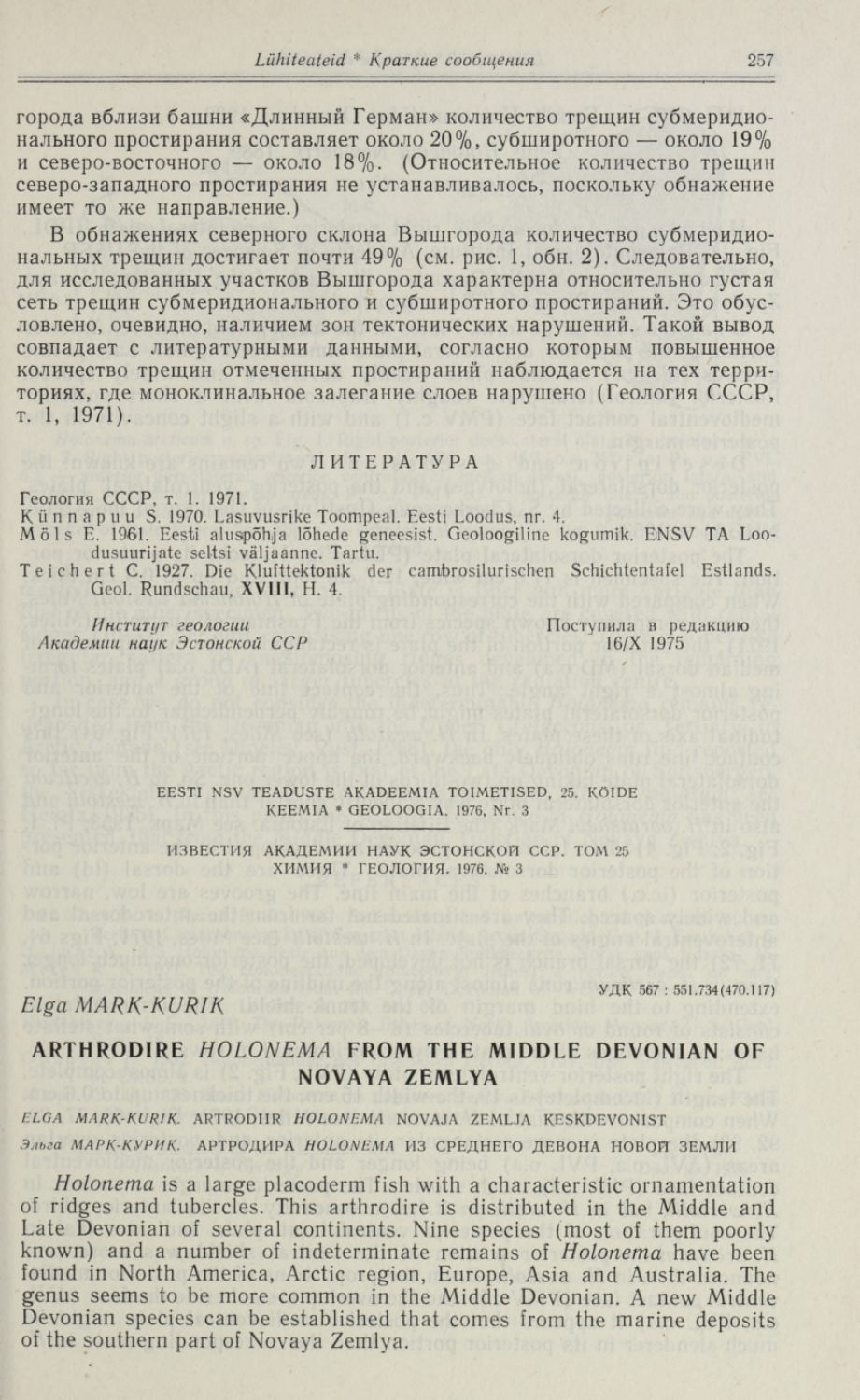Family Holonematidae Obruchev, 1932 Genus Holonema Newberry, 1889 Holonema arcticum n. sp.

Holotype. An incomplete right posterior dorsolateral plate (PDL, Fig. 1), Palaeontological Institute, Academy of Sciences of the USSR.

Occurrence. Middle Devonian, the base of the Givetian; Novaya Zemlya, Podgorny Peninsula, Rusanovo region.

Diagnosis. Large form. Plates of the trunk-shield massive. Anterior portion of the posterior dorsolateral plate almost rectangular. Lateral-line grooves (Id, Ic.c) on that plate weakly developed and widely spaced. Posterior ventrolateral plate roughly trapezoid with a short posterior medioventral contact face  $(PMV c.f)$  and with a slight concavity in the

posterior margin.<br>Description and discussion. Two remains are known: the posterior dorsolateral (holotype) and the posterior ventrolateral plates.<br>They were collected by S. Cherkessova (Institute of Geology of the Arctic,

The posterior dorsolateral plate (PDL, Fig. 1) lacks its posterior portion. The specimen is 17.6 cm wide, 12.7 cm long and up to 0.9 cm thick. When compared with the corresponding plate of *Holonema westolli* Miles, the most completely known species from the Frasnian of Australia (Miles, 1971), the anterior portion of the plate is rectangular, the overlap areas of median dorsal (MD 0.a) and anterior dorsolateral (ADL 0.a) plates forming almost a right angle. Thus, the contact line of the anterior and posterior dorsolateral plates might be roughly perpendicular to the longitudinal axis of these plates. In  $H$ . westolli (see Miles, 1971, Fig. 64) this contact line runs obliquely backward, the upper portion of the anterior dorsolateral plate taking up two-thirds of the lower one. So, in H. arcticum the anterior dorsolateral plate was evidently shorter than in H, westolli and also in *H. obrutshevi* Mark (the Eifelian of Estonia: see Марк, 1953; Pl. I, Fig. 2; Fig. 4). Two lateral-line grooves are developed in the anterior porposterior (Ic.c.) branches of the main line. The grooves are low, narrow and widely spaced. They are situated not far from the anterodorsal and anteroventral angles of the plate. In  $H$ . westolli (see Miles, 1971; Figs 64, 71, 72) the dorsal branch is not developed, the posterior one much longer than in *H. arcticum* runs almost along the midline of the posterior portion, extending to the hind margin of the trunk-shield. The ornamentation consists of round or oval tubercles (6—8 per cm) with somewhat stellate bases; at the edges of the plate they are orientated in rows.

The right posterior ventrolateral plate (PVL, Fig. 2) is almost complete. The length (incomplete) is 19, the width 15 cm, the thickness up to 0.6 cm. When compared with that of H. westolli (see Miles, 1971; Figs 65, 77, 89, 92, 93) the plate is more rectangular, its anterior and posterior overlap areas (AVL 0.a, PVL 0.a) being longer and the posterior medioventral contact face (PMV c.f) much shorter. The posterior margin is convex in H. westolli, but in H. arcticum it has a concavity in its anterior third. The configuration of the posterior ventrolateral plate indicates that in H. arcticum the posterior portion of the ventral shield was more pronounced than in H. westolli. From the proportions of the posterior medioventral contact face (PMV c.f) and the overlap areas beside the face (AVL o.a, PVL o.a) it appears that the posterior medioventral plate might be much slenderer in its posterior portion than the corresponding plate in H.